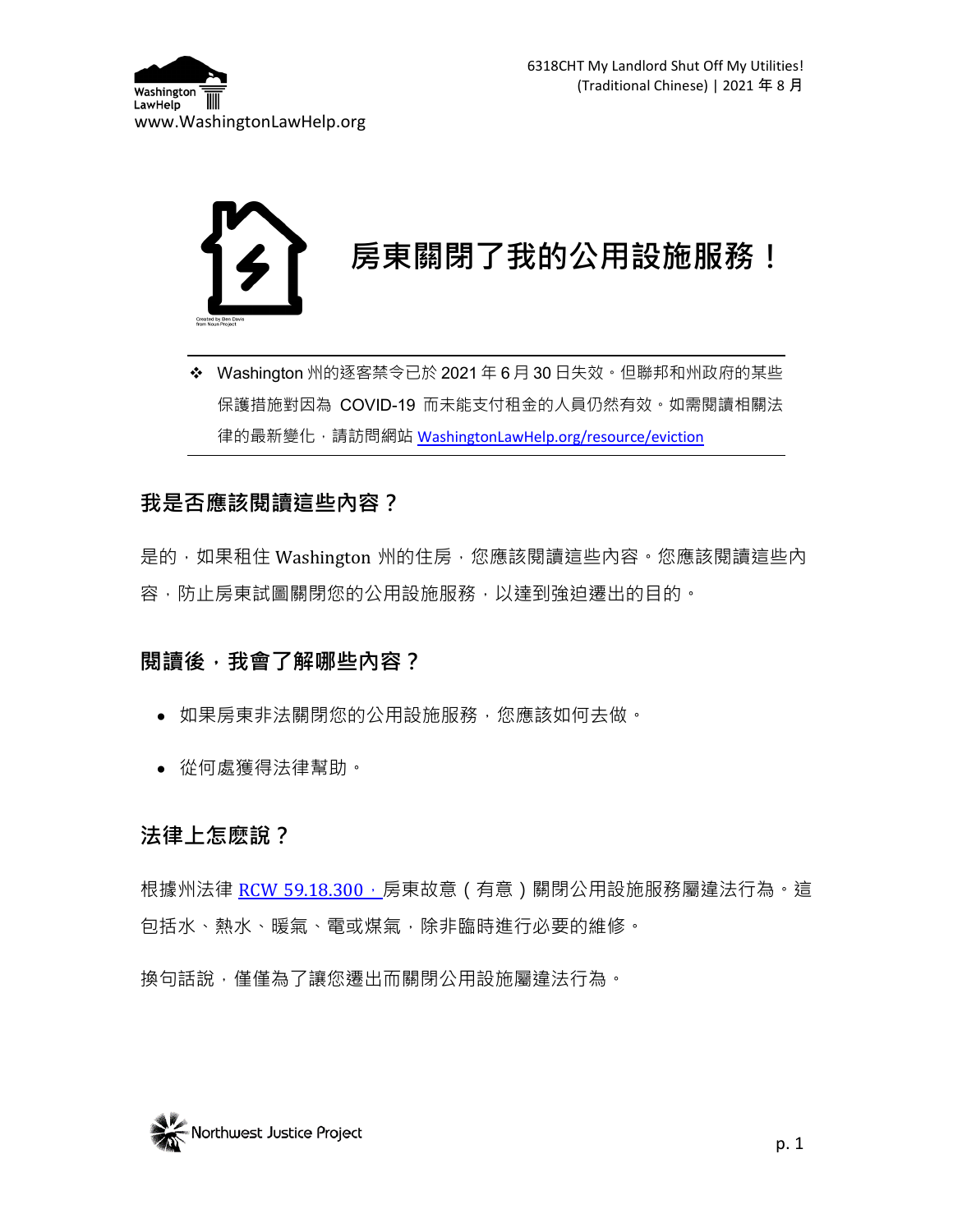

您可以起訴房東(通常是「小額索償法庭」),因未提供公用設施服務每天可賠償 100 美元。 請閱[讀什麽是小額索償法庭?以](https://www.washingtonlawhelp.org/resource/what-is-small-claims-court?ref=poeDP)[及何在小額索償法庭起訴?](https://www.washingtonlawhelp.org/resource/small-claims-court?ref=poeDP)

# **房東是否可以合法地關閉公用設施服務?**

可以。如果租約顯示您應該支付公用設施服務費,但您並未支付,則公用設施公司 可能會關閉您的服務。

如果您已經「**放棄**」該住所—未告知房東即搬離並且停止支付房租,房東可能會 關閉公用設施服務。

## **房東關閉了我的公用設施服務。我能做些什麽?**

如果可以安全地重新開通公用設施服務 ( 例如撥回開關 ) ,您應該這樣做。若只有 房東能夠開通公用設施服務,您應嘗試立即尋求法律援助。請參見以下聯系信息。

嘗試尋求法律援助時,您還應該向房東寄發重新開通公用設施服務的書面信函。您 可以使用以下信函格式。聯系負責建築規範的當地政府機構也可能有所幫助。一些 規範執行官員可能會為您重新開通公用設施服務。

如果需要公用設施服務幫助,請撥打電話 2-1-1,或者訪[問他們的網站,](https://search.wa211.org/)網址 <https://search.wa211.org/>。

#### **獲取法律援助**

**King 縣境外:**撥打 CLEAR 熱線:1-888-201-1014;工作日上午 9:15 - 下午 12:15。 **King 縣境內:**撥打 2-1-1 聯系法律服務提供機構;工作日上午 8:00 - 下午 6:00。 **年滿 60 歲**的老年人可撥打電話 1-888-387-7111 聯系 CLEAR\*Sr(全州範圍)。

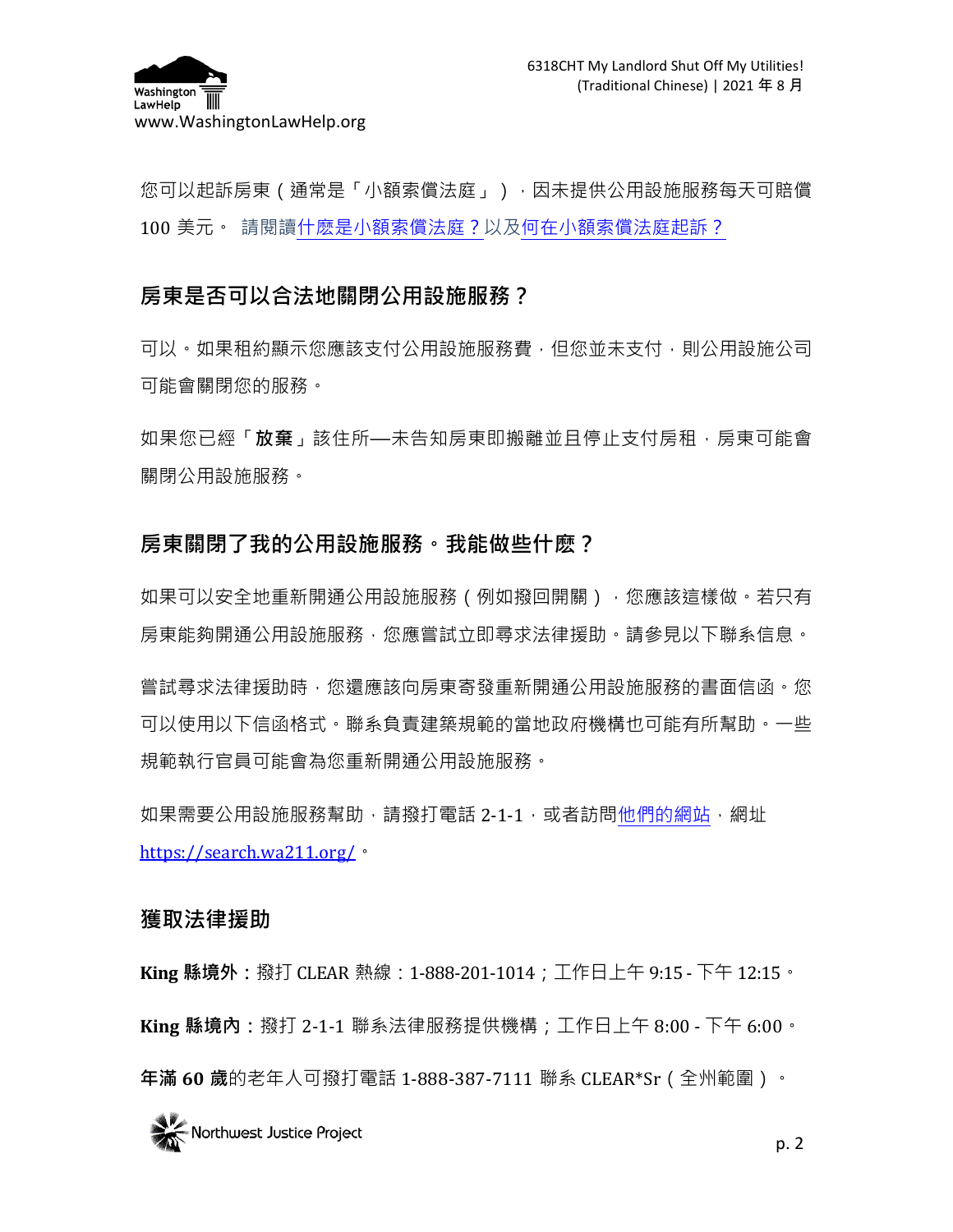

**失聰、聽力障礙或語言障礙者**可撥打電話 CLEAR 或 211(或者免費電話 1-877-211-9274),並選擇中繼服務。

**可通過 [CLEAR\\*Online](http://nwjustice.org/get-legal-help) -** [nwjustice.org/get-legal-help](http://nwjustice.org/get-legal-help) **在線申請**

CLEAR 和 211 將提供免費口譯員。

本刊物針對您所關心的權利和義務提供了一些普通信息。 但不能替代具體的法律建議。

#### **© 2021 Northwest Justice Project — 1-888-201-1014。**

(授權「Alliance for Equal Justice」進行復制和發行,並僅用於非商業個人目的。)

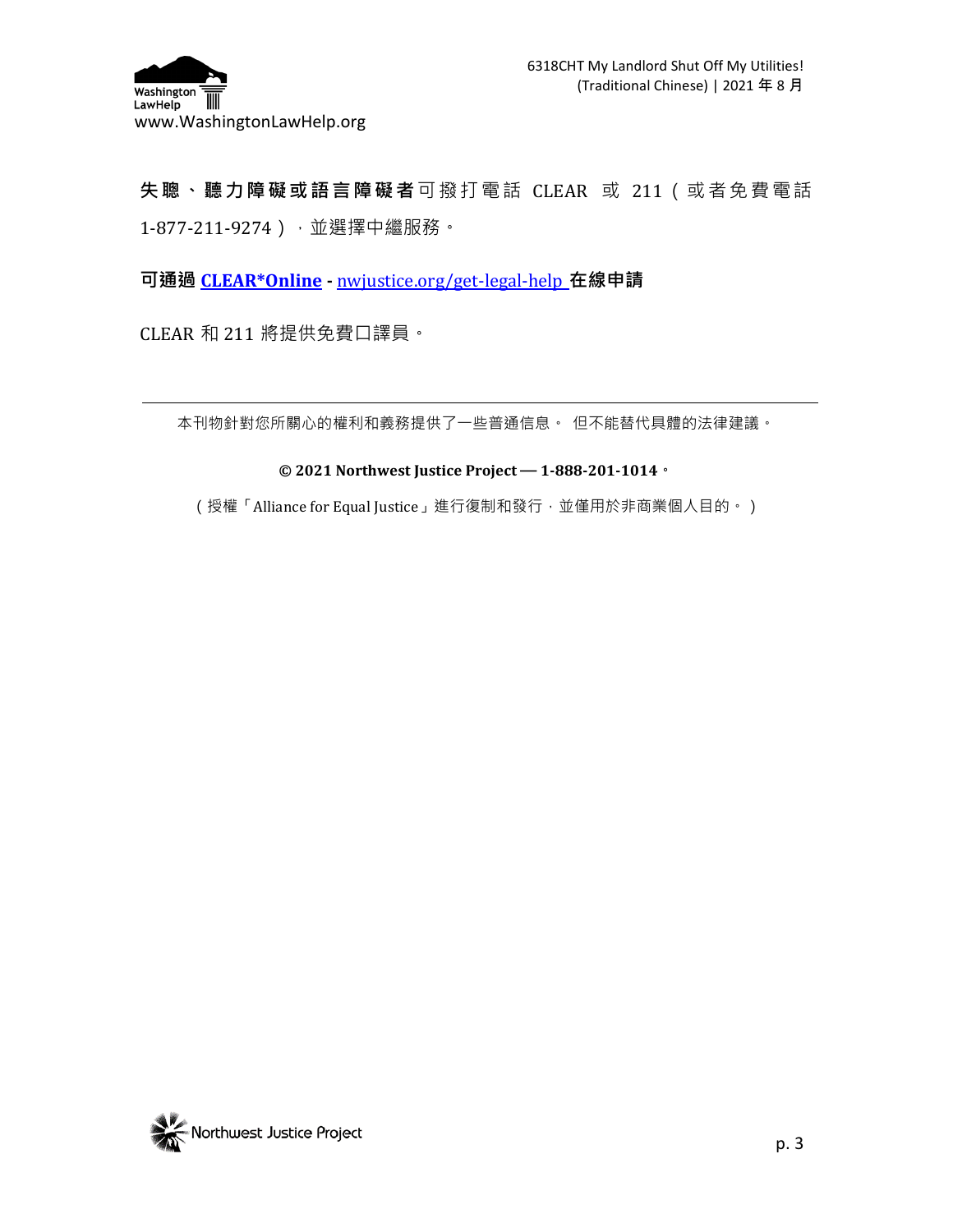#### NOTICE REQUESTING RESTORATION OF UTILITIES

### **(請求恢復公用設施服務的通知)**

| (日期)                                                                 |                                   |
|----------------------------------------------------------------------|-----------------------------------|
|                                                                      | [Landlord's name and address]     |
|                                                                      | (房東姓名和地址)                         |
|                                                                      |                                   |
|                                                                      |                                   |
|                                                                      |                                   |
|                                                                      |                                   |
| (尊敬的)                                                                |                                   |
|                                                                      |                                   |
| which you manage and which I live in needs these utilities restored: |                                   |
| (特此通知,位於                                                             |                                   |
|                                                                      | 的租賃住房 (由您管理,本人居住) ,需要恢復以下公用設施服務:) |
|                                                                      |                                   |
| <u>2.</u>                                                            |                                   |
|                                                                      |                                   |
|                                                                      |                                   |

The Washington Residential Landlord Tenant Act requires you to begin to do this within 24 hours to repair the loss of hot or cold water, heat or electricity, or a condition imminently hazardous to life.

(《Washington 州住宅業主租戶法案》要求您在 24 小時內開始恢復冷熱水、暖 氣或電力供應,或者對存在生命即時危險的狀況進行維修。)

If the repairs are not completed within the applicable period of time, I intend to use the remedies provided in the Act.